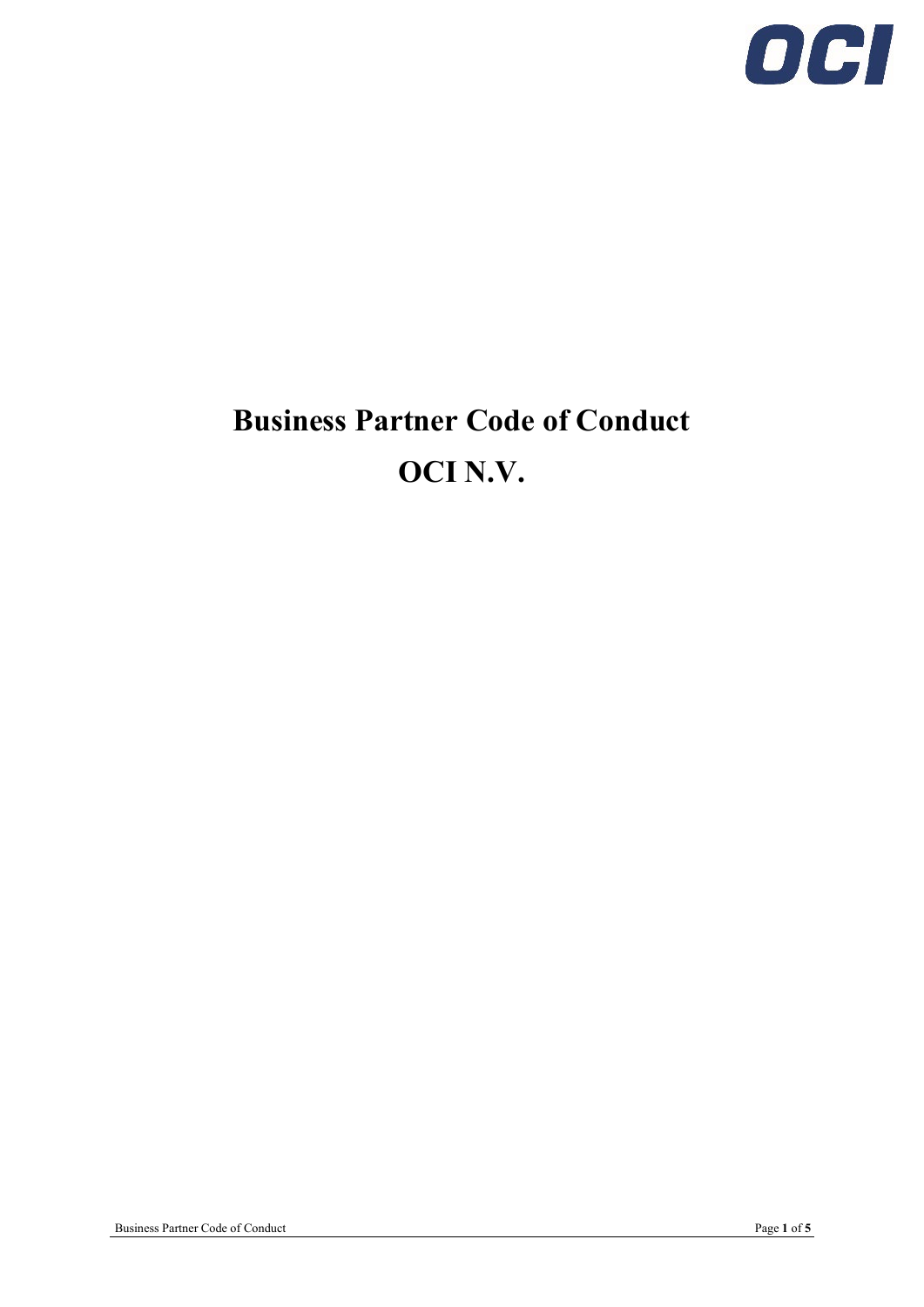

# TABLE OF CONTENTS

# **BUSINESS PARTNER CODE OF CONDUCT**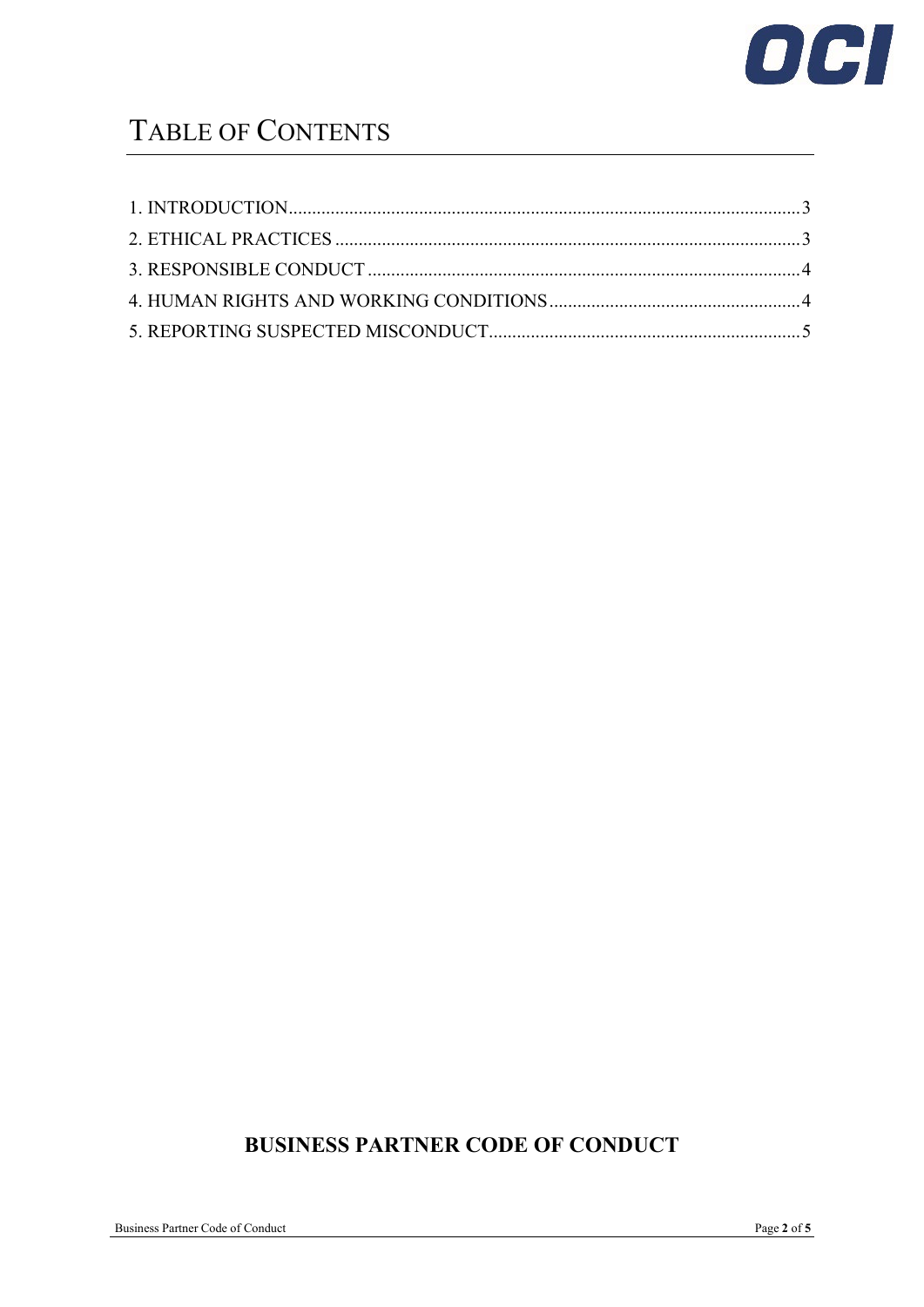

## <span id="page-2-0"></span>**1. Introduction**

OCI promotes ethical business practices, sustainable agriculture and nutrient stewardship through its supply chain, which begins with sourcing natural gas and ends at our agricultural and industrial customers. We work diligently to ensure every aspect of our business operates optimally and promote best practices through our Business Partner Code of Conduct.

We seek to award business to business partners who share similar corporate values as OCI and are committed to act fairly and with integrity towards their stakeholders, who have adopted and promote the implementation of our or equivalent business principles as set out in this Business Partner Code of Conduct, and who observe the applicable laws of the country in which they operate.

It is the Business Partner's responsibility to maintain and enforce compliance within its supply chain. Failure to comply with internationally recognized standards, and the standards set forth in this Code of Conduct may result in the termination of the Business Partner's contract and relationship with OCI.

Business Partners in the context of this Code of Conduct means suppliers, distributors, agents, resellers and other third parties in our supply chain.

#### <span id="page-2-1"></span>**2. Ethical Practices**

Business Partners are expected to:

- **Laws and regulations:** comply with all local, national, and international laws and regulations applicable to their operations
- **Antitrust and Competition Laws:** adhere to the principle of free enterprise and comply with antitrust and competition laws in the countries in which they operate
- **Bribery and corruption:** conduct their business free from any form of bribery, corruption, fraud, extortion, payment facilitation, gifts, entertainment, or other tangible or intangible methods of bribery
- **Conflicts of interest:** disclose and address any potential or confirmed conflict of interest to OCI
- **Confidential information:** maintain the confidentiality of information entrusted to them by OCI, except when disclosure is authorized or legally mandated
- **Data Privacy:** protect the privacy of individuals and the security of confidential assets and information in compliance with all applicable local laws, and to use, access and disclose personal information provided by or on behalf of OCI only for the purpose for which it was provided
- **Export Controls and trade regulations:** comply with applicable trade regulation laws o and refrain from providing OCI with goods or services subject to national or international export control regulations. Business Partners shall implement integrity due diligence measures to screen their own business partners, customers, and vendors to ensure compliance with applicable laws and regulations concerning embargoes and sanctions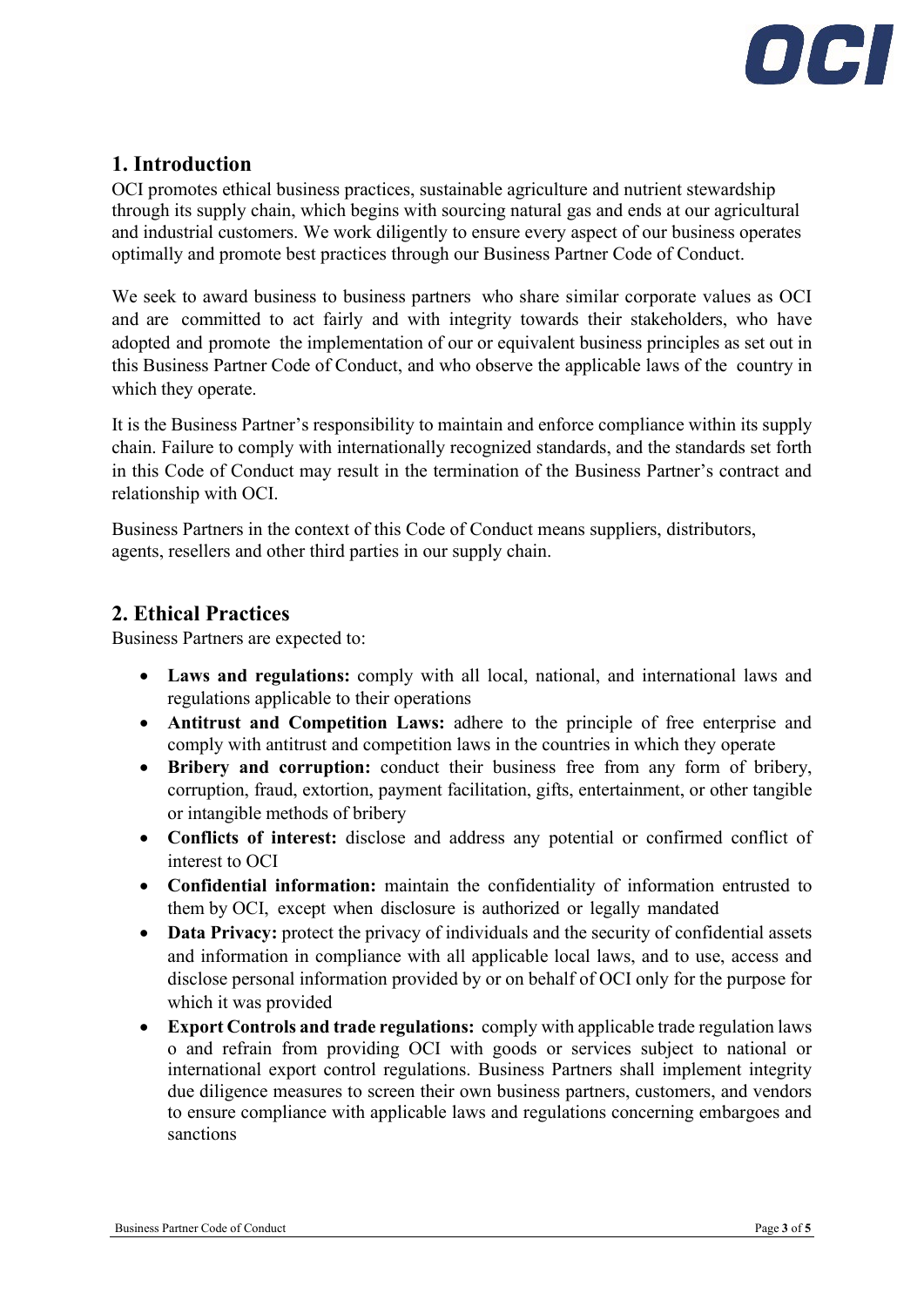

• **Whistleblowing**: have a policy and process for reporting of workplace concerns. The policy and process should be transparent and understandable and should protect reporting and participating individuals from retaliation

#### <span id="page-3-0"></span>**3. Responsible Conduct**

Business Partners are expected to:

- **Environmental responsibility:** comply with all applicable environmental laws and regulations and promote sustainable business best practices in line with applicable laws and regulations
- **Sustainability**: have processes and policies in place to minimize their environmental footprint and prevent accidental releases of hazardous materials into the environment and adverse environmental impacts on the local community
- **Social Responsibility:** operate ethically and consider the environment when making business decisions. OCI encourages Business Partners to develop and use environmentally friendly technologies, products, and services

#### <span id="page-3-1"></span>**4. Human Rights and Working Conditions**

Business Partners are expected to:

- **Discrimination and anti-harassment:** treat all people with respect and provide a workplace free of harassment or abuse of any kind, harsh and inhumane treatment, unlawful practices, or discrimination Hire employees and contract labour based only on each person's job-related competence
- **Minority rights:** protect minority groups' and indigenous peoples' rights, consult with local communities, and guarantee their right to free, prior and informed consent
- **Diversity and inclusion:** foster an inclusive culture, be inclusive and ensure that their work force employees and other stakeholders are treated with dignity and respect
- **Forced or child labor:** support the internationally proclaimed human rights and fight forced labour (including modern slavery and human trafficking), such as those set by the International Labor Organization (ILO) and the United Nations International Children's Emergency Fund (UNICEF)
- **Freedom of association:** respect freedom of association and collective bargaining rights in accordance with applicable laws and regulations
- **Health and safety:** provide a safe and healthy working environment in compliance with local, national, and international standards
- **Fair working conditions:** ensure fair working conditions in accordance with local wage and labor laws, and ensure compensation of living wage according to local living conditions